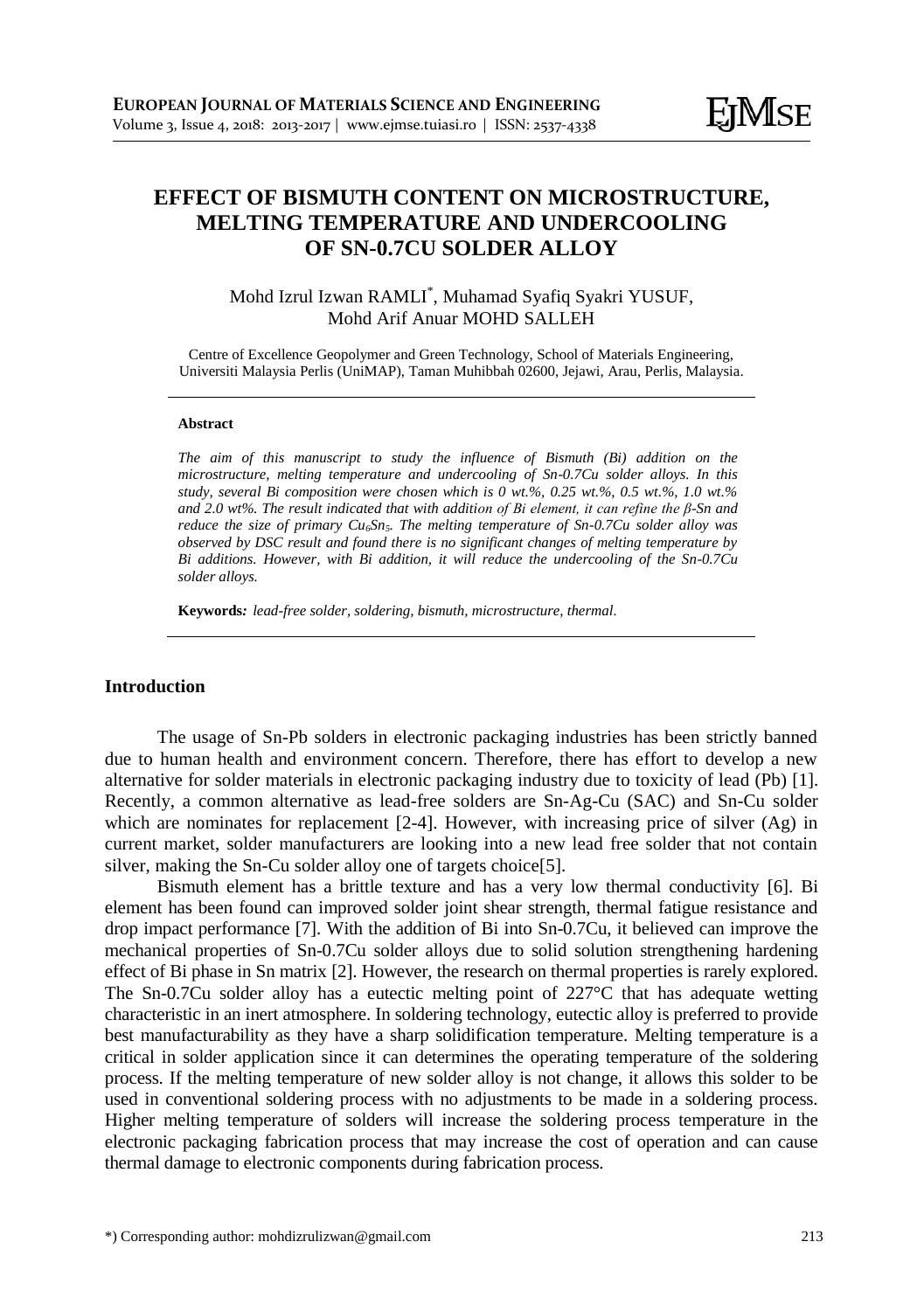In this manuscript we focus on the effect of Bi additions into Sn-0.7Cu solders alloy and investigate their influence on microstructure, melting temperature and undercooling of solder alloy.

## **Methodology**

Sn-0.7Cu solder alloy was used as based material and was supplied by Nihon Superior Co Ltd., Japan. The solder alloy was mixed with different composition (0.5, 1.0, 1.5 and 2.0 wt. %) of Bi by using casting technique. After held for one hour at 350°C, the mixing molten metal was poured into the stainless steel mold. Then the bulk solder mounted, grinded, polished and etched in a solution of 93% methanol +  $5\%$  HNO<sub>3</sub> + 2% HCL for microstructure observation. The microstructure were then investigated using Optical Microscope (OM).

The melting and undercooling of the solder alloys was investigated by using Differential scanning calorimetry (DSC). The samples were kept below 10mg and sealed in aluminium pan. The sample were then heated up to  $250^{\circ}$ C with a rate of  $10^{\circ}$ C/min under nitrogen atmosphere condition.

### **Result and Discussion**

### *Microstructure Properties*

Fig. 1 shows the bulk solder of Sn-0.7Cu solder alloys that containing 0.5, 1.0, 1.5 and 2.0 wt% addition of Bi microalloying element phases. The typical microstructure of Sn-0.7Cu soler alloy usually consist of primary β-Sn dendrites and surrounded by eutectic intermetallic Cu<sub>6</sub>Sn<sub>5</sub>. As shown in Fig. 1, the pure Sn-0.7Cu solder alloys consists a large amount of primary β-Sn cells with small intermetallic  $Cu<sub>6</sub>Sn<sub>5</sub>$ . However, with addition of Bi element into Sn-0.7Cu solder alloy, the microstructure of β-Sn was refined and has reduced the number of intermetallic Cu<sub>6</sub>Sn<sub>5</sub>.



**Fig. 1.** Optical micrograph of the Sn-0.7Cu+xBi (x=0.0 wt.%, 0.50 wt.%, 1.00 wt.%, 1.50 wt.%, and 2.00 wt.%) on the bulk solder alloys

Based on microstructure, the size of  $\beta$ -Sn in solder matrix increased with the increasing in the weight percentage of microalloying additions. For existence of Bi particles in solder alloy was effectively disturbed the enhancement of β-Sn region and the grain sizes reduced.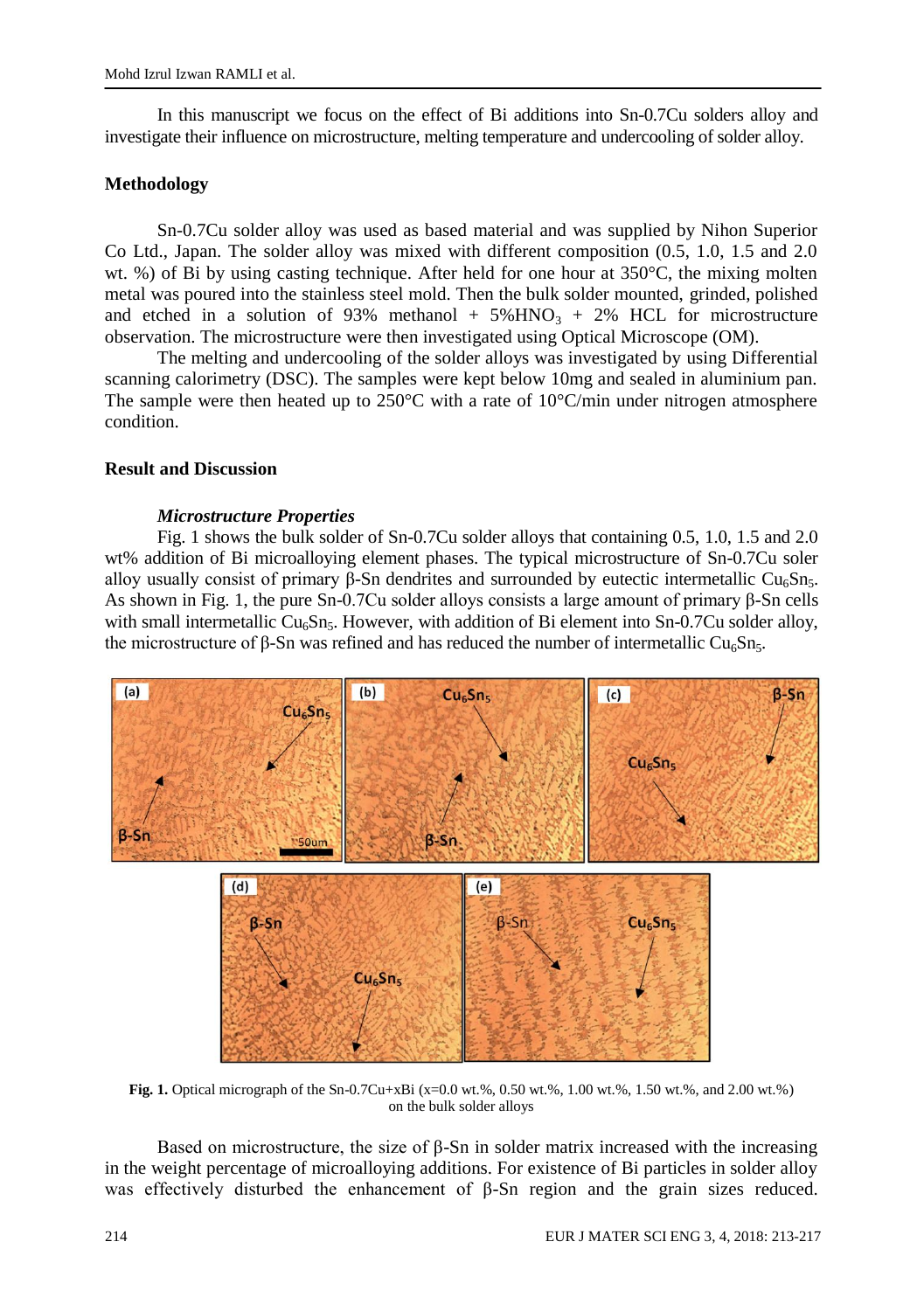According to Ali et. al [\[8\]](#page-4-5) in their research on SAC105-Fe/Bi, they reported the decreases of grain size attributed to the presence of Bi in the alloy, which act as additional nucleation sites for the formation of grains and thus decrease the grain size. Zhao et al. [\[9\]](#page-4-6) also investigated the influence of Bi on microstructure in Sn-Ag-Cu solder alloy. They conclude that the microstructures of all solder composed of island-like Sn-rich phase and Sn-Ag-Cu eutectics. In addition of 1 and 3 wt% Bi in Sn-Ag-Cu, it can be seen can refine the Sn-rich phase from 70 μm to 30 μm but not greatly change the microstructure as Sn-rich phase can dissolve large amount of Bi.

# *Thermal Analysis*

The melting temperature of Sn-0.7Cu lead-free solder alloy when added with Bi particles was investigated by differential scanning calorimetry (DSC). The results show there were have no significant changes on melting temperture of the solder alloys. During the heating process of the differential scanning calorimetry (DSC) test, the eutectic Sn-0.7Cu solder alloy shows the melting point is 227.29°C. Meanwhile the melting temperature of Sn-0.7Cu+2.0Bi solder alloy alloy was 227.24 °C.



**Fig. 2.** Effect of Bi to melting temperature in Sn-0.7Cu solder alloy

Melting point temperature is one of the important solder characterization to determine the temperature of the operating system. The high melting temperature may cause thermal damage for electronic packaging if the new solder alloy did not alter melting temperature. The result of the solder alloy showed that no appreciable change in the melting temperature  $(T_m)$  of the solder when Bi particles were added into the solder matrix. According to Fig. 2, the result of base solder matrix Sn-0.7Cu is 227.29 ºC as compared to standard temperature which is 227 ºC. However, the slightly changed of melting point temperature is still can be accepted as the used of the DSC equipment in this study with small acceptable tolerant value. By all means, it is signify that the additions of Bi did not slightly change its melting temperature. Similar result were also shown previously by Belyakov [\[10\]](#page-4-7) when they added Bi into Sn-0.7Cu-0.05Ni solder alloy and found it has no influence the melting temperature of that alloys. This melting point result is crucial, as it implied that when utilizing such solder alloys in fabrication process, there is no essential to make any adjustment to the reflow soldering process.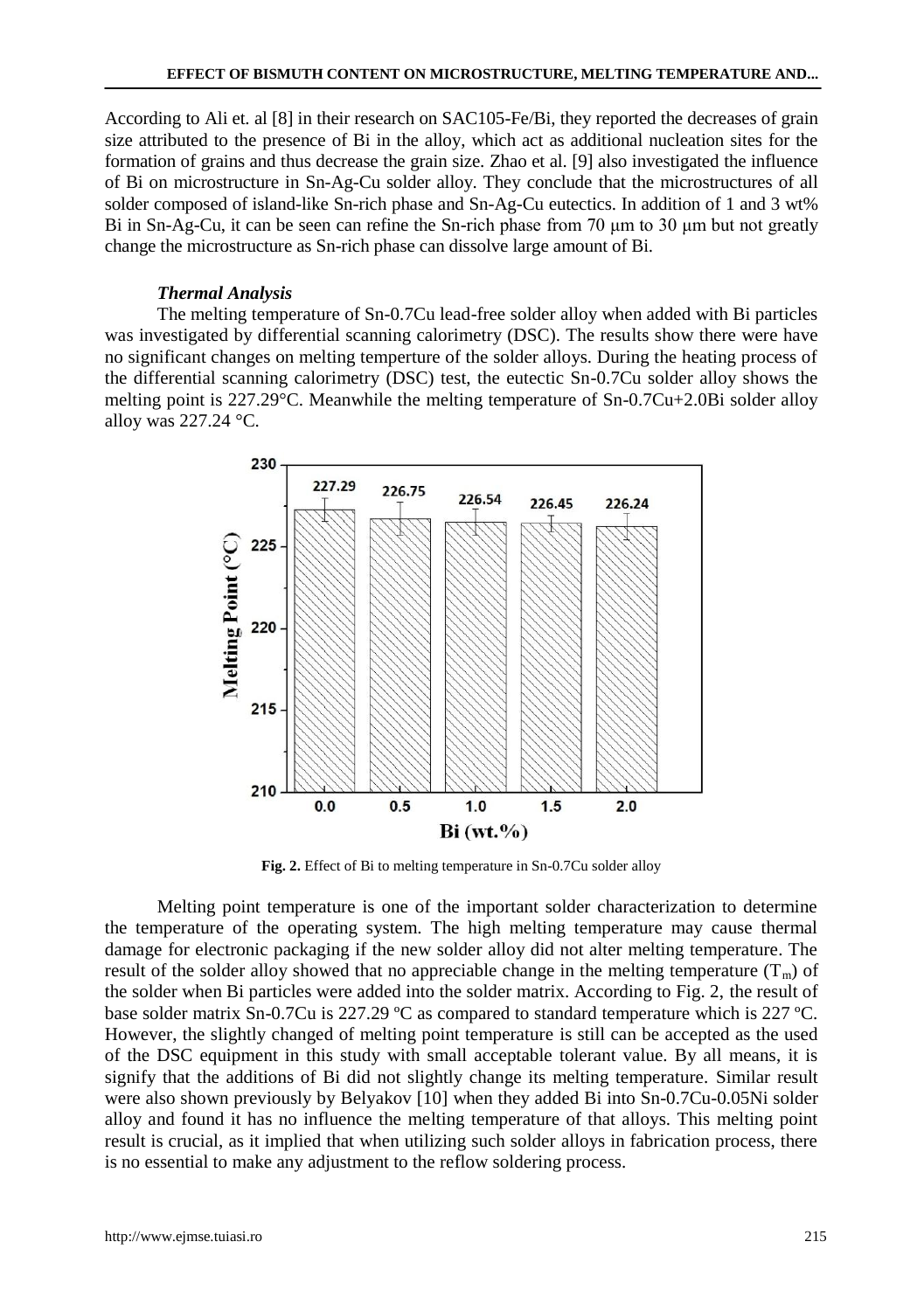| Composition of Bi | Melting Temp.      | Liquidus Temp.   | Solidus Temp.    | Undercooling      |
|-------------------|--------------------|------------------|------------------|-------------------|
| $(wt. \% )$       | $T_m({}^{\circ}C)$ | $T_1(^{\circ}C)$ | $T_s(^{\circ}C)$ | $T_1 - T_s$ $(C)$ |
| 0.0               | 227.29             | 226.6            | 162.7            | 63.9              |
| 0.5               | 226.75             | 225.2            | 163.1            | 62.1              |
| 1.0               | 226.54             | 224.8            | 164.5            | 60.3              |
| 1.5               | 226.45             | 223.7            | 165.8            | 57.9              |
| 2.0               | 226.24             | 223.1            | 167.1            | 56.0              |

**Table 1.** Melting temperature of Sn-0.7Cu+xBi (x=0.0, 0.5, 1.0, 1.5 and 2.0)

Additionally, the addition of Bi element will affect the undercooling of the Sn-0.7Cu solder alloys. For this reason, undercooling is the different between liquid become a solid during solidification. This phenomena related to the difficulties of nucleating a solid phase in a liquid state [\[11\]](#page-4-8). From this study, the amount of undercooling was calculated from the different of two onset temperatures in heating and cooling. Fig. 3 shown the effect of Bi to the undercooling temperature in matrix solder alloy. The addition of Bi can decrease the undercooling and this reduction can be attributes to the effect of alloying element on the rate of solidification. According to Hu et al. [\[11\]](#page-4-8), with Bi alloying element with Sn-Cu solders tend to be related with decreasing undercooling.



Fig. 3. Effect of Bi to undercooling temperature in Sn-0.7Cu solder alloy

#### **Conclusions**

In this study, the Sn-0.7Cu solder alloys with varying wt% of Bi element were successfully investigated. Microstructure analysis show the β-Sn was refined and smaller of intermetallic  $Cu<sub>6</sub>Sn<sub>5</sub>$  were form when Bi were added. With increasing amount of Bi, there have no significant changes on melting temperture of the solder alloys but it will reduce the undercooling of the Sn-0.7Cu solder alloys.

#### **Acknowledgements**

The authors acknowledge the Ministry of Higher Education Malaysia (MOHE) for fundamental research grant scheme (FRGS) (FRGS/1/2017/TK05/UNIMAP/02/7) (9003